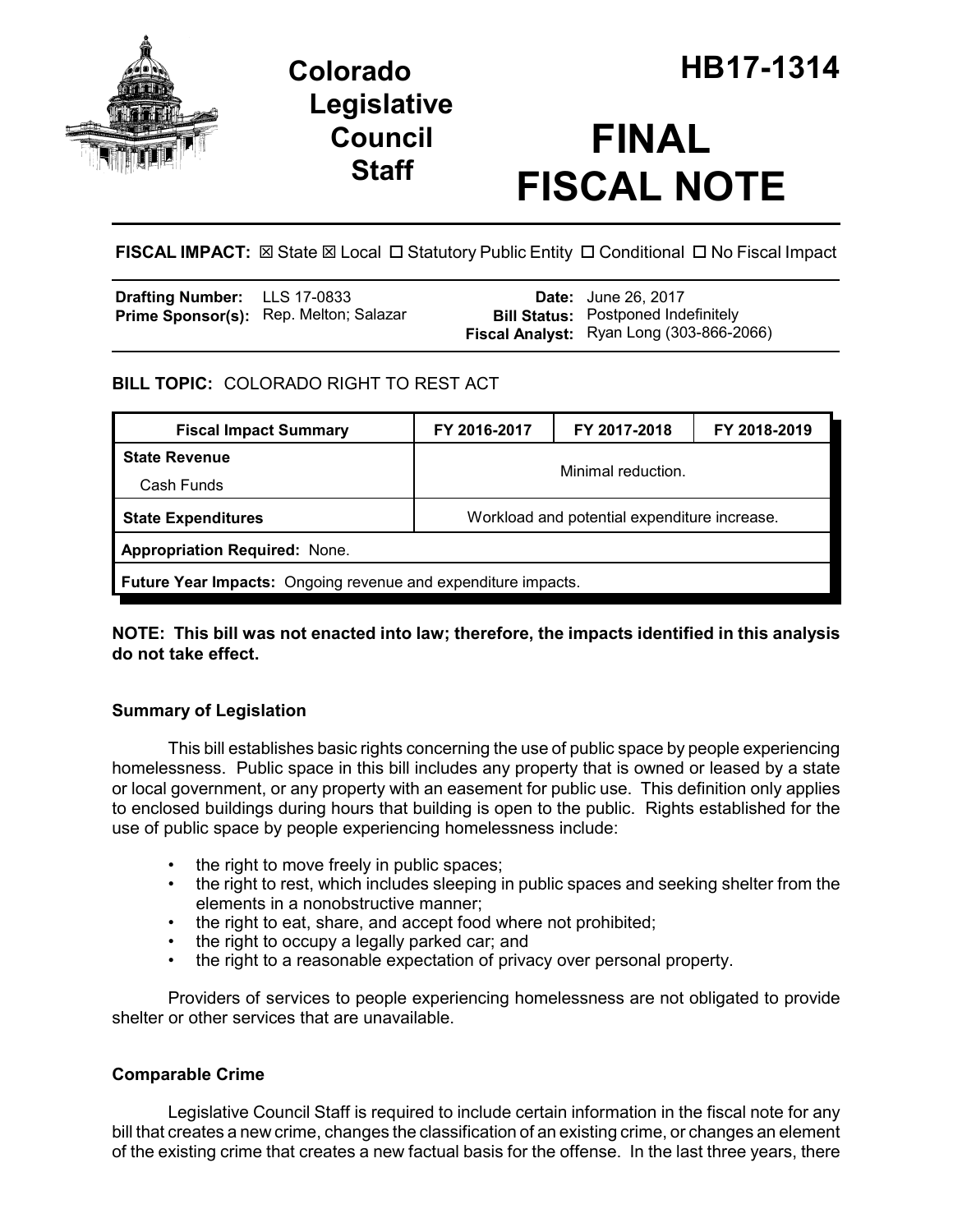Page 2

were no convictions for unlawful conduct on public property. While there were no convictions at the state level for unlawful conduct on public property, there may be convictions for other offenses that fall under the scope of this bill. In addition, It is assumed this bill will have an impact related to municipal ordinances.

#### **State Revenue**

Beginning in the current FY 2016-17, this bill may result in a minimal reduction in state cash fund revenue from court fees, fines, and penalties from a reduction in prosecutions for offenses related to the use of public spaces by people experiencing homelessness. The overall reduction in revenue to the Fines Collection Cash Fund in the Judicial Department is expected to be minimal as the affected population generally does not have resources to pay substantial fines.

#### **State Expenditures**

Beginning in FY 2017-18, costs and workload will increase for various state agencies to enforce the provisions in this bill and maintain public spaces. These increases are outlined below.

*Department of Public Safety*. To the extent that more people experiencing homelessness utilize public spaces within the jurisdiction of patrol units and downtown Denver's Executive and Capitol Complex Security Units, workload for the Colorado State Patrol (CSP) will increase. A greater concentration of people experiencing homelessness is expected to increase the CSP workload to enforce rules, including sanitation, hours of operation at public facilities, and intervention in conflicts related to use of public space. To the extent this workload increase is significant enough to require additional resources, it is assumed this increase will be addressed in the annual budget process.

*Judicial Department*. To the extent that there is an increase in individuals filing claims alleging violations of the basic rights created in this bill, there will be a workload increase for the trial courts in the Judicial Department. It is assumed that most governmental agencies will follow the law, and it is expected that this workload can be accomplished within current appropriations. As there were no convictions for unlawful conduct on public property in the last three years, it is assumed that the bill will not significantly decrease the workload of the Office of the Public Defender and the Office of Alternative Defense Council.

**Department of Law**. Affected agencies may seek legal counsel regarding implementation of this bill, potentially increasing the workload of the Attorney General's Office in the Department of Law. Additionally, to the extent that local governments challenge this law, there is a potential workload and expenditure increase for the department.

*Other state agencies*. State agencies that own or manage public property will experience potential workload and expenditure increases to maintain public spaces, post signage explaining rules, and provide appropriate security. This includes the Department of Personnel and Administration, which manages the Capitol Complex, and institutions of higher education, which may experience increases in workload and expenditures to maintain campus grounds and buildings. It is assumed any additional funds needed will be requested through the annual budget process.